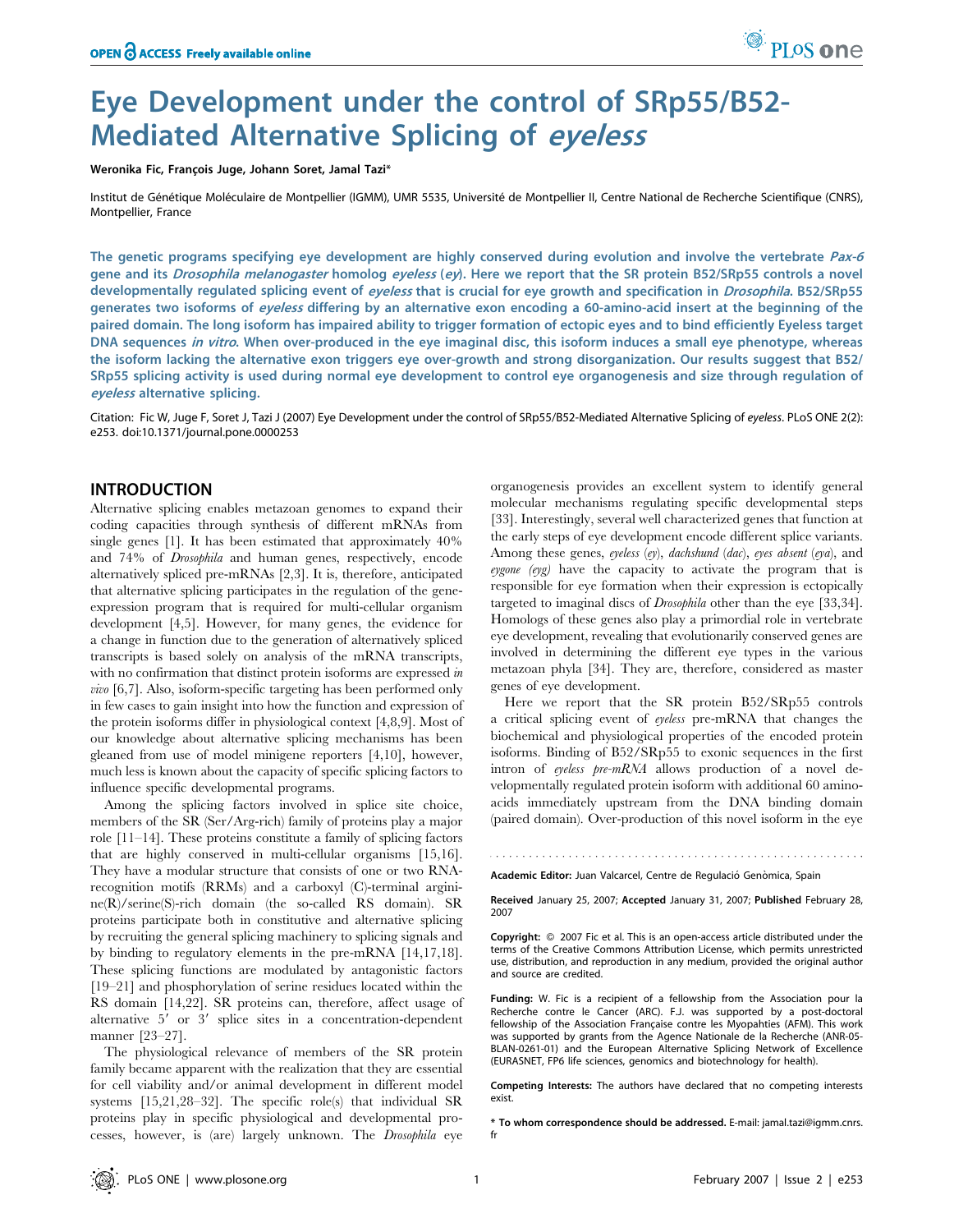results in small eye phenotype, whereas the canonical Eyeless induces eye over-growth. These results show for the first time that a splicing factor, namely, B52/SRp55 directs eye size through production of two alternatively spliced isoform of Eyeless a master control gene for morphogenesis.

## RESULTS

#### B52 gain of function alters eye development

B52 activity is critical for Drosophila development as both loss of function and gain of function lead to lethality [35]. By using the GAL4/UAS binary expression system [36] to drive expression of B52 in a tissue-specific manner, it was possible to obtain viable adults harboring phenotypes in the eye (GMR-gal4 driver) or in bristles (HS-gal4 and sca-gal4 drivers) [21]. B52 Over-expression under the control of the eyeless-GAL4 (ey-GAL4) driver, which directs expression to the primordial eye disc in embryos and the imaginal eye disc [37], profoundly affected eye development (Fig. 1). When  $UAS-B52$  females are mated to  $e\nu$ -gal4 males, only 40% of the progeny reached the adult stage. 45% of surviving flies had reduced eye size (Fig. 1A, panel c and Fig. 1B, panel b) and 10% lacked one eye (Fig. 1A, panel d and Fig. 1B, panels c and d). Strikingly, these defects are reminiscent of phenotypes associated with eyeless mutations that disrupt an eye-specific regulatory element of the eyeless (ey) gene [38], suggesting that B52 Overexpression may alter ey expression. The observed phenotypes appear to be specific for B52 Over-expression because relatively



weak defects of retinal development or no phenotypes are observed with another SR protein, dASF, when overexpressed by the same driver using UAS-dSF2 lines (data not shown). Both western-blotting and semi-quantitative reverse transcription (RT)- PCR of RNA from eye imaginal disc confirmed this assumption and demonstrated that in transgenic flies the over-expression of B52/SRp55 did not exceed 2 fold compared to wild type (not shown). Thus, moderate excess of B52/SRp55 in developing eyes gives rise to the same phenotype as low levels of eyeless gene expression. However, quantitative RT-PCR failed to demonstrate dramatic changes in eyeless total mRNA levels in B52/SRp55 transgenic flies compared to wild type. The expression levels of other master genes involved in eye formation were also not detectably changed.

# B52 levels affect alternative splicing of developmentally regulated eyeless gene

Failure to find quantitative changes in eyeless expression levels prompted us to test whether qualitative changes occurred that could account for the observed phenotypes associated with B52 over-production. While most studies about eyeless gene function have considered only one isoform encoded by this gene, one report in the literature alluded to isolation of a cDNA that encodes a longer isoform [37]. The latter isoform is also present among ESTs described in the fly Database and corresponds to inclusion of an exonic sequence contained in the first intron of the previously



Figure 1. Over-expression of B52 under the control of the ey-Gal4 transgene impairs eye development. (A) Scanning electron microscope images of wild-type flies (a, e) and UAS-B52/+; ey-gal4/+flies (ey>B52) (b–d, f and g). Photographs were taken at 140 $\times$  (a–d) and 900 $\times$  (e–g). (B) ey>B52 flies display variable eye phenotypes ranging from small reductions to absence of the eye (a–d). doi:10.1371/journal.pone.0000253.g001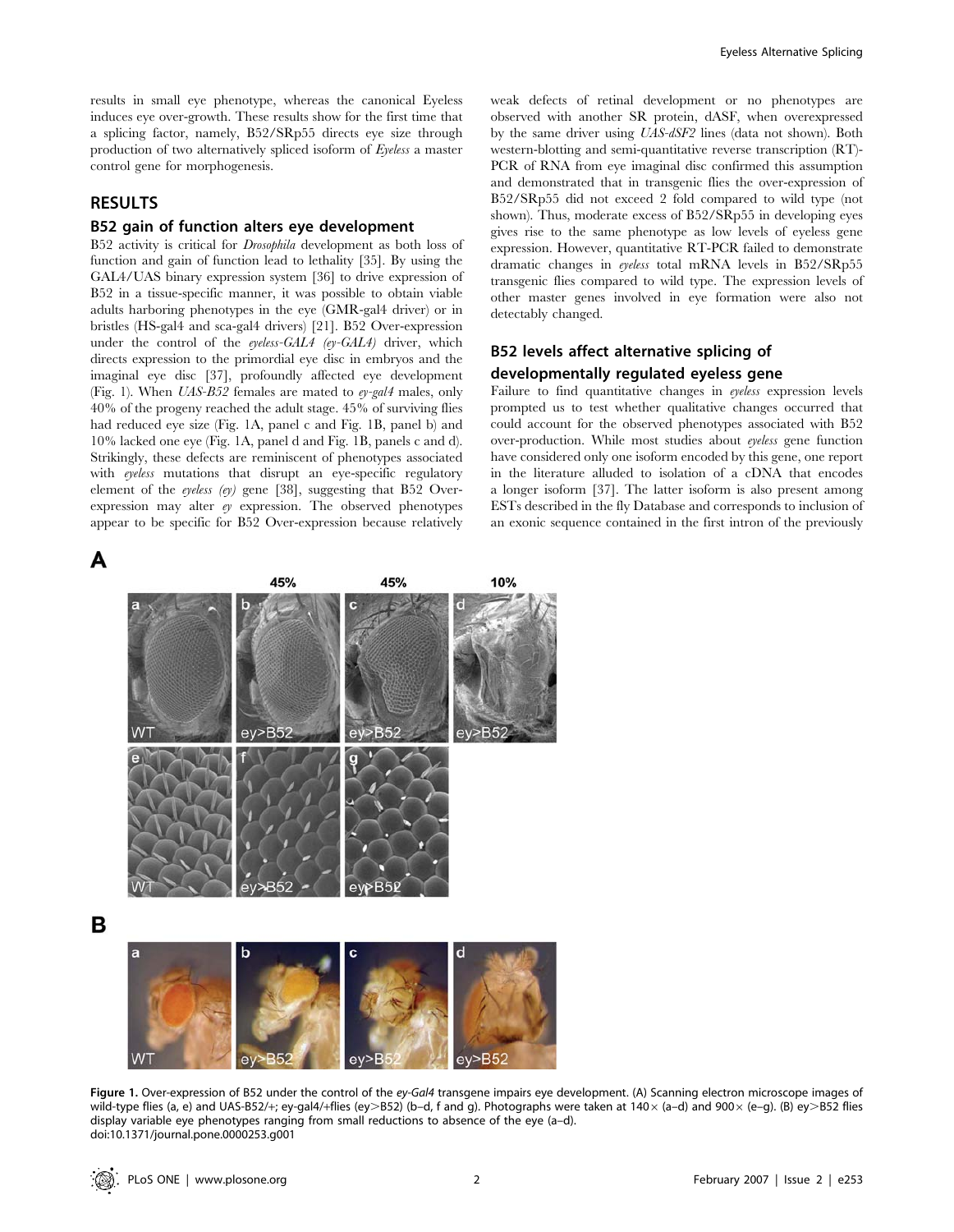described eyeless gene (Fig. 2A). Sequence comparison between four Drosophila species revealed that the intron/exon structure of the eyeless gene is highly conserved and all contain similar exonic sequences in the first intron (not shown). This exon codes for protein fragment that is higly conserved at the beginning and final third with a central region that is less conserved (Fig. 2B). RT-PCR analysis of RNA from *D. melanogaster* and *D. virilis* revealed that this exon is alternatively spliced in these two fly species (Fig. 2C). Together these observations suggest that the longer splice variant carries out an essential function that depends on alternative splicing. Here we refer to the isoform including exon 2 as  $ev(2a)$ .

Previous results identified the spliced form  $e/(2a)$  in embryos and larvae [37], however, the levels of individual ey and  $e\gamma(2a)$ isoforms were not compared at the different developmental stages.

Therefore, mRNA products of eyeless gene were examined by RT-PCR and normalized to ribosomal Rp49 mRNA at different developmental stages (Fig. 2D). Both larvae and pupae contained larger amounts of  $e/(2a)$  than  $e/(RN)$  (Fig. 2D, lanes 2–3). In contrast, embryos and adult flies had almost equal levels of both types of mRNA (Fig. 2D, lanes 1 and 4). To determine whether these two isoforms are expressed in different tissues or are coexpressed in the same tissues, we analysed their distribution in two larval tissues. In third instar larvae,  $e\gamma$  is expressed in the eye disc and in the brain. RT-PCR analysis on these two isolated tissues revealed that both ey isoforms are co-expressed in these tissues (Fig. 2D, lanes 5 and 6). Albeit, both tissues contained larger amounts of  $e_1/2a$  than  $e_1$  mRNA. Moreover, cultured SL2 cells expressed both isoforms (see below, Fig 3C), suggesting that they are expressed in the same cells.



Figure 2. Conservation of eyeless exon 2 alternative splicing. (A) Genomic organization of the D. melanogaster eyeless gene. Alternative inclusion of exon 2 (left panel, black box) generates the Ey(2a) isoform that contains 60 additional amino acids (right panel, black box) upstream from the paired domain (right panel, grey box) compared to the canonical Ey isoform. The homeodomain is shown as the hatched box. (B) Sequence comparison of the first 150 amino acids of the Ey(2a) isoform in four Drosophila species. D. melanogaster exon 2 sequence was used to blast the first intron of the ey gene in the three other species. Predicted protein sequences were deduced from the following genomic scaffolds: AE003843 (D. melanogaster), AAPP01017013 (D. ananassae), CH475402 (D. pseudoobscura), CH940665 (D. virilis). The protein sequences derived from exon 2 are between the brackets. (C) eyeless exon 2 is alternatively spliced in D. virilis and D. melanogaster. RT-PCR with primers in exon 1 and 3 of ey was performed on total RNA from D. virilis (lane 1) and D. melanogaster (lane 2) larvae. (D) ey alternative splicing during D. melanogaster development. RT-PCR with primers in exon 1 and 3 of ey was perfomed on total RNA from D. melanogaster at various developmental stages and in different tissues of third instar larvae. doi:10.1371/journal.pone.0000253.g002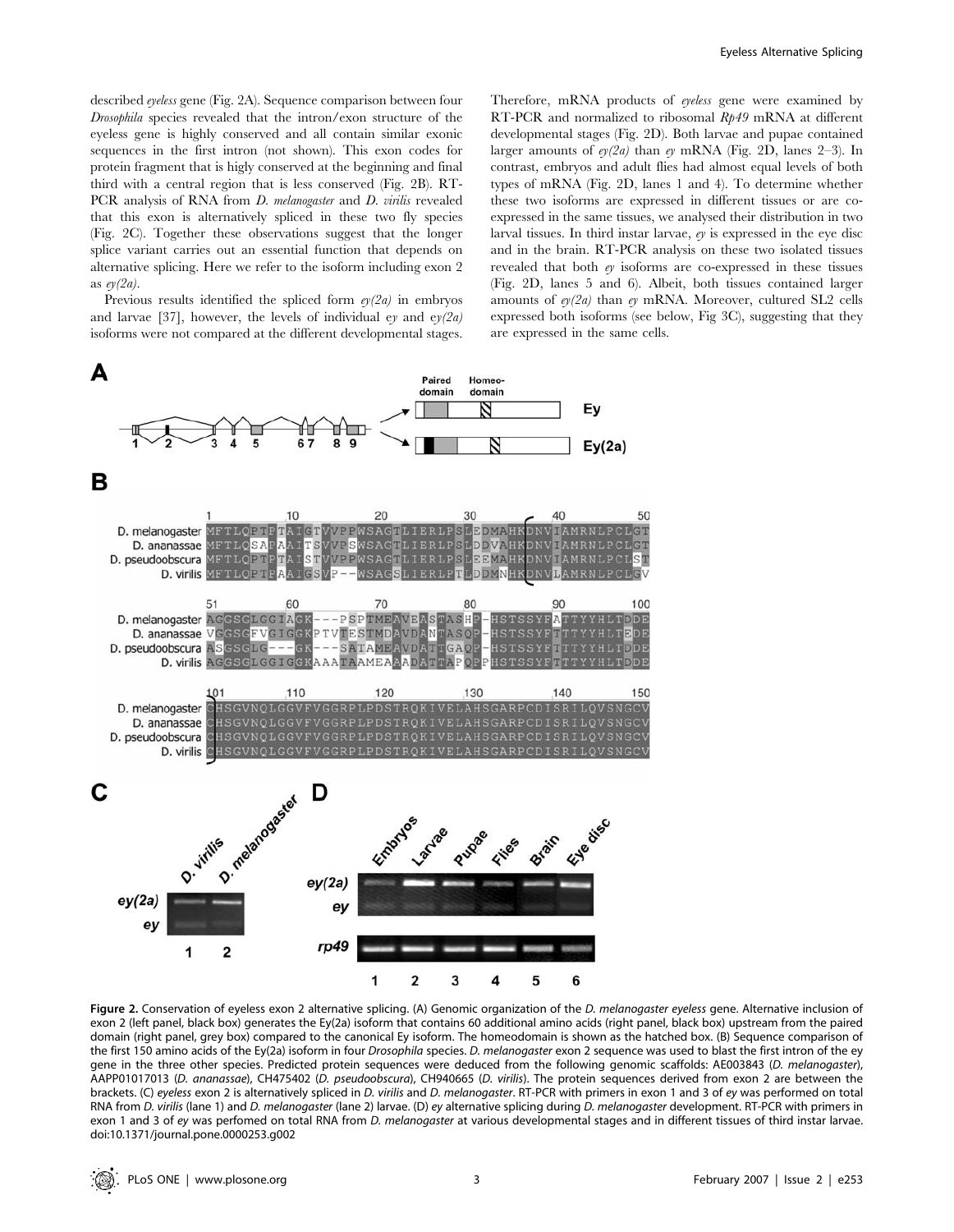

Figure 3. B52 regulates alternative splicing of eyeless in vivo. (A) RT-PCR analysis of eyeless expression in wild type (lane 1) and ey>B52 (lane 2) eye imaginal discs at the third instar larval stage. RT-PCR was performed with primers specific for each isoform. (B) RT-PCR analysis of ey exon 2 inclusion in wild-type (lane 1) and  $B52^{s2249}$  mutant (lane 2) second instar larvae. The right panel corresponds to quantitation of ey exon 2 splicing in  $B52^{s2}$ normalized to wild-type (WT). RT-PCR was performed in triplicates with primers specific for ey isoform (exon 1–3), ey(2a) isoform (exon 2), or both (exon 9); and expression was normalized to the RP49 level. The expression level in WT was arbitrary set up to 1. Quantitation with primers specific for ey exon 9 showed that the global level of eyeless expression does not change in B52<sup>52249</sup> mutant background. (C) SL2 cells were treated with dsRNA against dASF (lane 1) or B52 (lane 2) or untreated (lane 3), and analyzed by RT-PCR (top panel) or western blotting (bottom panel). (D) Cross-linking of exon 2 sequences to B52. Radiolabelled probes corresponding to contiguous sequences of exon 2, named a, b and c were incubated in Kc nuclear extracts and exposed to UV light. A high affinity binding site for B52 (BBS) was used as a positive control. Autoradiography of the SDS-PAGE (left panel) shows that probes a (lane 1) and b (lane 2), as well as BBS (lane 4), predominantly cross-link a 52 kDa protein. Cross-linking of BBS to 52 kDa protein was efficiently competed by increasing amounts of unlabelled probes a (right panel; lanes 6 and 7) and b (lanes 8 and 9) but not c (lanes 10 and 11). (E) RNA probes a (lane 1), b (lane 2), c (lane 3) and BBS (lane 5) were covalently bound to beads and incubated with Kc nuclear extract. After washing, beads were loaded on an SDS-PAGE and transferred to nitrocellulose. The membrane was probed with anti-dASF (panel dASF) and anti-B52 sera (panel B52). Beads alone (lane 4) and Kc nuclear extract alone(lane 6) were run as controls. doi:10.1371/journal.pone.0000253.g003

Given the existence of  $e$  exon 2 alternative splicing in the eye imaginal disc, we asked whether B52 over-expression under the control of ey-gal4, which triggers the phenotypes depicted in Fig. 1, can perturb exon 2 inclusion. RT-PCR analyses, using primers that discriminate exon 2 inclusion (Fig. 3A, panel ey(2a)) from exon 2 skipping (Fig. 3A, panel ey), on WT and ey>B52 eye imaginal discs showed that exon 2 inclusion is increased by B52 over-expression (Fig. 3A, all panels compare lanes 1 and 2), suggesting that B52 is involved in exon 2 splicing. To further investigate this hypothesis, we asked whether B52 loss of function can affect ey exon 2 alternative splicing. To this end, we took

advantage of a  $B52^{s2249}$  mutant that contains a  $P\{lacW\}$  transgene inserted 16 nt downstream from the B52 transcription start site (Flybase).  $B52^{s2249}$  homozygous larvae die at the first- and secondinstar larval stage ([39] and present study), similar to the  $B52^{28}$  null larvae [30]. Absence of B52 mRNA was confirmed by RT-PCR analysis of RNA extracted from living  $B52^{s2249}/B52^{s2249}$  larvae (Fig. 3B, lane 2). RT-PCR analyses with eyeless-specific primers revealed, however, that B52 depletion is correlated with a reduction in the  $e/(2a)$  mRNA isoform and with a parallel increase in the expression level of ey mRNA (Fig. 3B, lower left panel compare lanes 1 and 2). Quantitation with primers that distinguish between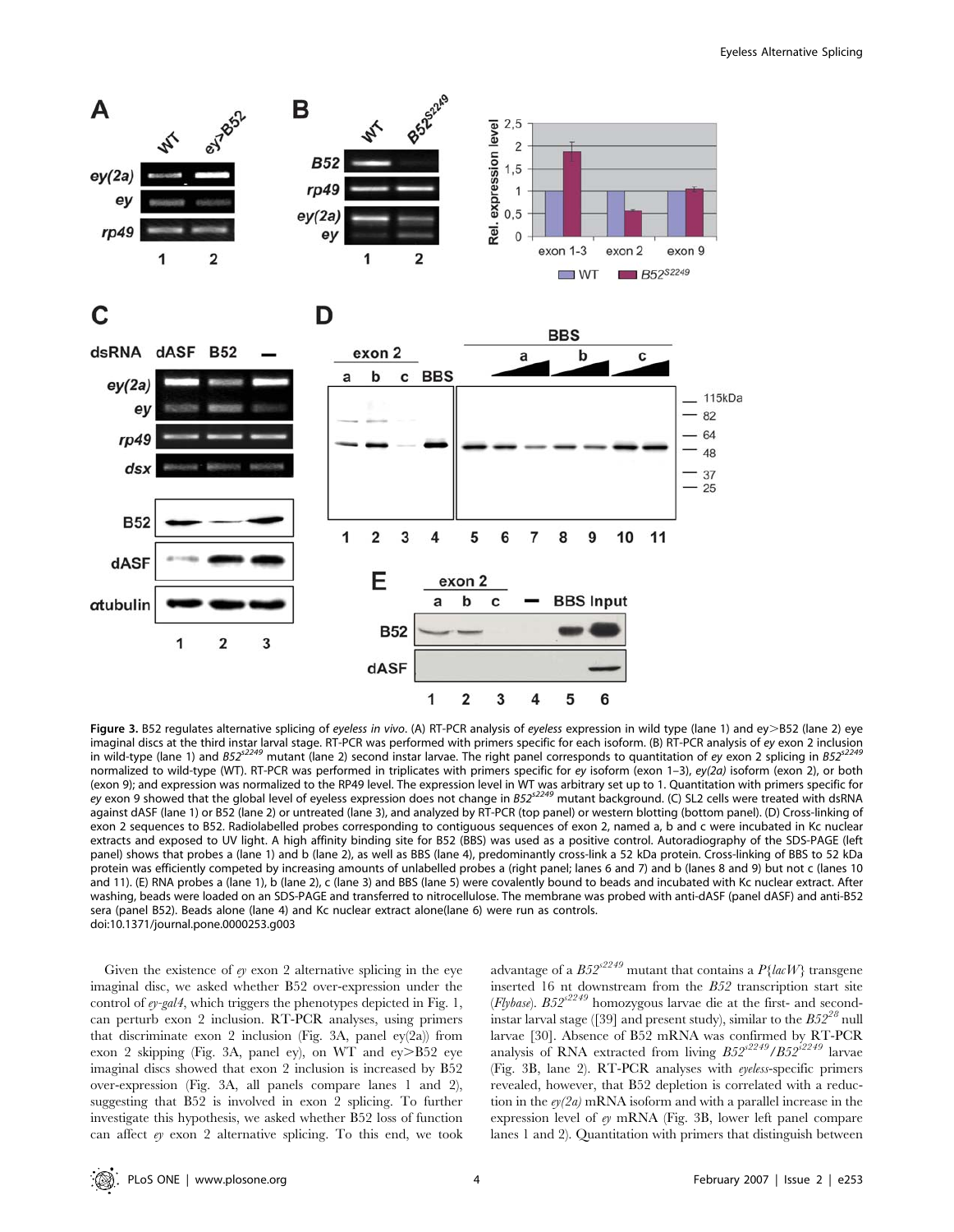the two isoforms demonstrated a two fold increase in the ey isoform concomitant with a two fold decrease the  $e\gamma/2a$  isoform (Fig. 3B, right panel). These results demonstrate that B52 contributes to the production of  $e/(2a)$  isoform in whole second-instar larvae.

#### Exon2 of eyeless contains B52 binding sequences

To further confirm the involvement of  $B52$  in regulating eyeless alternative splicing, we employed RNA interference in Drosophila SL2 cells. We observed that SL2 cells express both ey isoforms in a ratio similar to that observed in brain and eye tissues (Fig. 3C). Cells were incubated with B52 double-stranded RNA, and the level of B52 protein was determined by western blot analysis (Fig. 3C, panel B52). As a control, cells were treated in parallel with dASF-specific dsRNA (Fig. 3C, panel dASF). Following six days of treatment, each dsRNA efficiently and specifically depleted the corresponding protein (Fig. 3C, compare panels B52 and dASF to panel a-tubulin). RT-PCR analyses of dsRNA-treated cells showed that B52 depletion triggered a significant decrease in  $ev(2a)$  mRNA levels with a concomitant increase in  $ev$  mRNA levels (Fig. 3C, upper panel lane 2), whereas dASF depletion had no effect (Fig. 3C, upper panel lane 1). Depletion of either B52 or dASF, however, did not affect the expression of a specific isoform of *doublesex* (Fig. 3C, panel  $dsx$  lanes 1–3), known to be regulated by SRp20, another member of the SR protein family. Altogether our results show that varying the B52 level in vivo modulates exon 2 inclusion and provides strong evidence that B52, but not another SR protein, is required for  $e$ y exon2 inclusion.

Sites on RNA that bind B52 with high affinity and specificity (BBS) have previously been described [40]. When RNA aptamers containing multi-mers of these BBS were expressed in transgenic flies under the same genetic driver of B52 over-production, they fully restored wild type phenotypes, implying that B52 binds to its target sequences in vivo to regulate alternative splicing. To test whether exon 2 of *eyeless* contains sequences recognized by B52, UV crosslinking experiments were performed under splicing conditions using Kc cells nuclear extracts as a source of B52 protein and three probes corresponding to contiguous sequences of exon 2, named (a), (b) and (c), which cover its entire length. Radiolabeled probes (a) and (b) bound to a  $\sim$ 52 kDa band (Fig. 3D, lane 1–2), which was also detected with a radiolabeled probe corresponding to the B52 high affinity binding site established by SELEX [40] that was used as positive control (Fig. 3D, lane 4), making it very likely that the protein corresponded to B52. The identity of the protein was further confirmed using RNA affinity selection procedure on (a), (b) and (c) fragments, where B52 was detected by anti-B52 antibodies (Fig. 3E). Both (a) and (b) but not (c) RNA fragments are able to bind B52 (Fig. 3E, panel B52 lanes 1–3). Neither fragment, however, showed binding to dASF which, like B52, contains two RRMs (Fig. 3E, panel dASF, lanes 1–3). Consistent with these results, competition experiments showed that the (a)- and the (b) exon 2 sequences competed with the crosslinking of B52 high affinity binding site (BBS) whereas (c)-type sequence did not (Fig. 3D, lanes 5–11), confirming that both (a) and (b) sequences behave as B52 binding sites. These data provide further evidence that B52 regulates eyeless exon 2 inclusion through specific binding of exon 2 sequences.

# High level of Ey(2a) and Ey differentially affect eye growth

Because high levels of B52 in the eye are expected to result in increased concentration of Ey(2a) compared to Ey isoform, we were interested to determine the functional consequences of overproducing Ey(2a) on eye development and/or morphogenesis. To this end, we expressed either  $e\gamma$  or  $e\gamma/2a$  cDNAs with the UAS/ Gal4 system. Reproducibly, when expressed in the eye disc under the control of the  $ey-gal4$  driver,  $Ey(2a)$  induced formation of small eyes that are the result of reduced number of ommatidia (Fig. 4A, panels c and f). However, all the structures of the ommatidia were present (panel i), implying that Ey(2a) does not interfere with normal process of differentiation of the eye but limits its size. In contrast, expression of the Ey isoform led to more variable phenotypes ranging from a small reduction and disorganization of the eye (Fig. 4A, panels b, e and h, and [41]) to over growth (Fig. 4b). Quantization of these results indicated that small changes in the amount (1.5 to 2 fold) of either isoform were responsible for the observed phenotypes. Given that B52 also regulates splicing in a dose-dependent manner, these results confirmed our finding that B52 finely tunes eye organogenesis by controlling the amount of these splice variants.

The ey gene is a master control gene for eye morphogenesis, because the Ey isoform of the gene has the ability to induce ectopic eye structures in several imaginal discs [42,43]. Therefore, we decided to study the potential of Ey(2a) to induce ectopic eyes by using the Gal4 system to target its expression to imaginal discs where it is normally not transcribed. Comparison of phenotypes induced by MS1096, which allows specific expression of either Ey or Ey(2a) in the wing disc [44], revealed that Ey(2a) was less efficient to trigger ectopic eye structures in the adult wings than Ey (Fig. 4B, compare panels a and b). The eye structures reproducibly were smaller in size with Ey(2a) in comparison to those obtained with the Ey isoform. This observation was further confirmed using the dpp-Gal4 driver, which is expressed in all imaginal discs. Again, more pronounced eye morphogenesis was obtained with the Ey isoform than with Ey(2a) where only small foci of unstructured ommatidia were observed (data not shown).

# Ey(2a) is less potent than Ey in activating transcription of target genes and in binding to cognate DNA sequences

The above results are consistent with the hypothesis that Ey and Ey(2a) have distinct function(s) during eye morphogenesis. As several genes are under the control of the ey gene to switch on the eye development pathway, it is conceivable that Ey and Ey(2a) isoforms differ in their ability to activate target genes. To test this hypothesis, we determined the expression level of specific target genes after ectopic expression of either isoform in the wing disc. We considered well-characterized direct targets of Ey, eyes absent  $(Eya)$  and shifted (shf), which were examined using in situ hybridization, gel shift assays, and reporter analysis [45,46]. We also examined expression of *Sine oculis* (so), a subordinate regulatory gene that mediates  $ey$  gene activation [45–47]. As a negative control, we used *optix*  $(\rho px)$  whose transcription is not induced by Ey [48]. RT-PCR analysis demonstrated that while both  $e/(2a)$ and ey isoforms were overexpressed to similar extent (Fig. 4C, panel ey), induction of ey-target genes mediated by Ey(2a) was lower compared with Ey (Fig. 4C, compare lanes 2 and 3 of each panel). As expected neither isoforms stimulated transcription of optix gene (Fig. 4C, panel opx), confirming the specificity of induction of the direct target genes.

The differences in expression of the target genes could be explained if Ey(2a) and Ey isoforms exhibited different affinities for target DNA sequences. The Ey protein contains two DNA binding domains, a paired domain (PD) and a paired-type homeodomain (HD) both of which are capable of binding specific DNA sequences. Only PD, but not HD, protein has been shown to be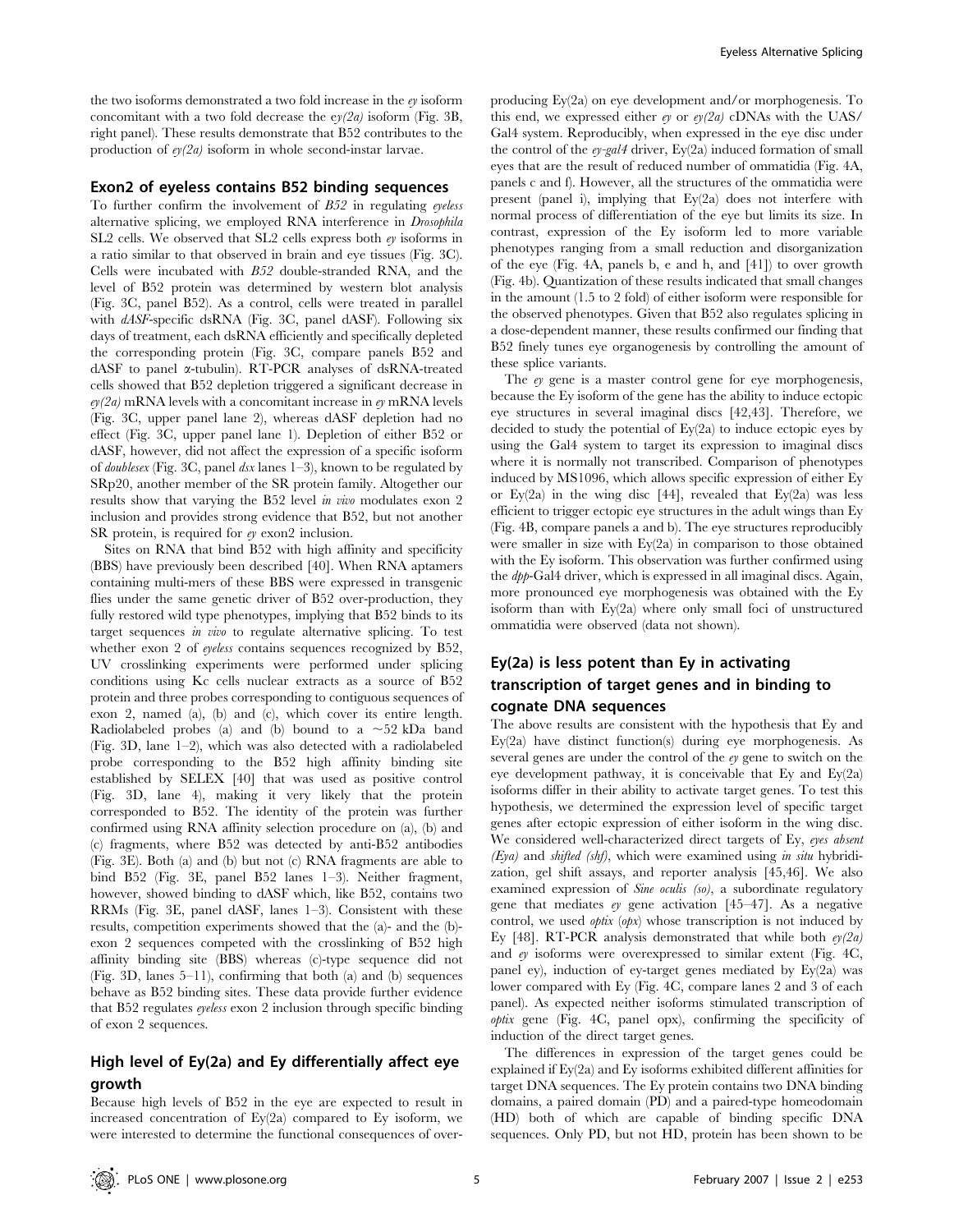



Figure 4. Over-expression of Ey(2a) and Ey isoforms leads to different phenotypes. (A) Representative eye phenotypes obtained after expression of Ey (panel b) or Ey(2a) (panel c) isoforms under the control of ey-Gal4, compared to wild-type flies (panel a). Ey isoform expression induces strong disorganization of the ommatidia lattice (compare panels e and d). Ommatidia appear of variable size with possible fusion between them, as observed in (panel h). ey>Ey flies often display local overgrowth in the eyes (arrowhead in panel b). Expression of the Ey(2a) isoform only reduces the size of the eye (panels c and f) with moderate disorganization of the omatidia lattice (panel i). (B) Expression of Ey (panel a) and Ey(2a) (panel b) isoforms under the control of MS1096. (C) Ectopic expression of Ey and Ey(2a) in the wing induces expression of downstream target genes at different levels. RT-PCR analyses were performed to measure the expression of eyeless (panel ey), the ribobosomal Rp49 (panel rp49), Sine oculis (panel so), eyes absent (panel eya), shifted (panel shf) and Optix (panel opx) mRNAs in wing discs from wild type (lane 1) MS1096>Ey (lane 2) and MS1096>Ey(2a) (lane 3) third instar larvae. doi:10.1371/journal.pone.0000253.g004

essential for eye development [49]. Given that Ey(2a) has additional amino-acids immediately upstream from its paired domain, it is possible that this modification affects its binding ability and/or specificity. To directly test these possibilities, the two Ey paired domains (denoted PD and PD(2a)) were expressed in E. coli as gluthatione S-transferase (GST) fusion proteins (Fig. 5A), and their DNA binding abilities were examined by electrophoretic mobility shift assay (EMSA). In the presence of a large excess (200 fold) of cold competitor, the extended paired domain PD(2a) did not bind to CD19-2, the high affinity binding site for the shorter eyeless paired domain [50], (Fig. 5B, compare

lanes 3 and 7). PD(2a) also bound less efficiently to other paired domain recognition sites, including sowt3, a sequence found upstream of so and demonstrated to regulate its transcription by Eyeless [51] (Fig. 5B, compare lanes 4 and 8, and Fig. 5C, right panel for quantitative comparison). Weak binding affinity was also demonstrated for P6CON, a high affinity binding site for Pax6 [52], the human homolog of Eyeless (Fig. 5B, compare lanes 1 and 5, and Fig. 5C, left panel for quantitative comparison). The specificity of binding of recombinant proteins to these sequences was observed, however, when increasing amounts of unlabeled probes were added and showed to compete with themselves in the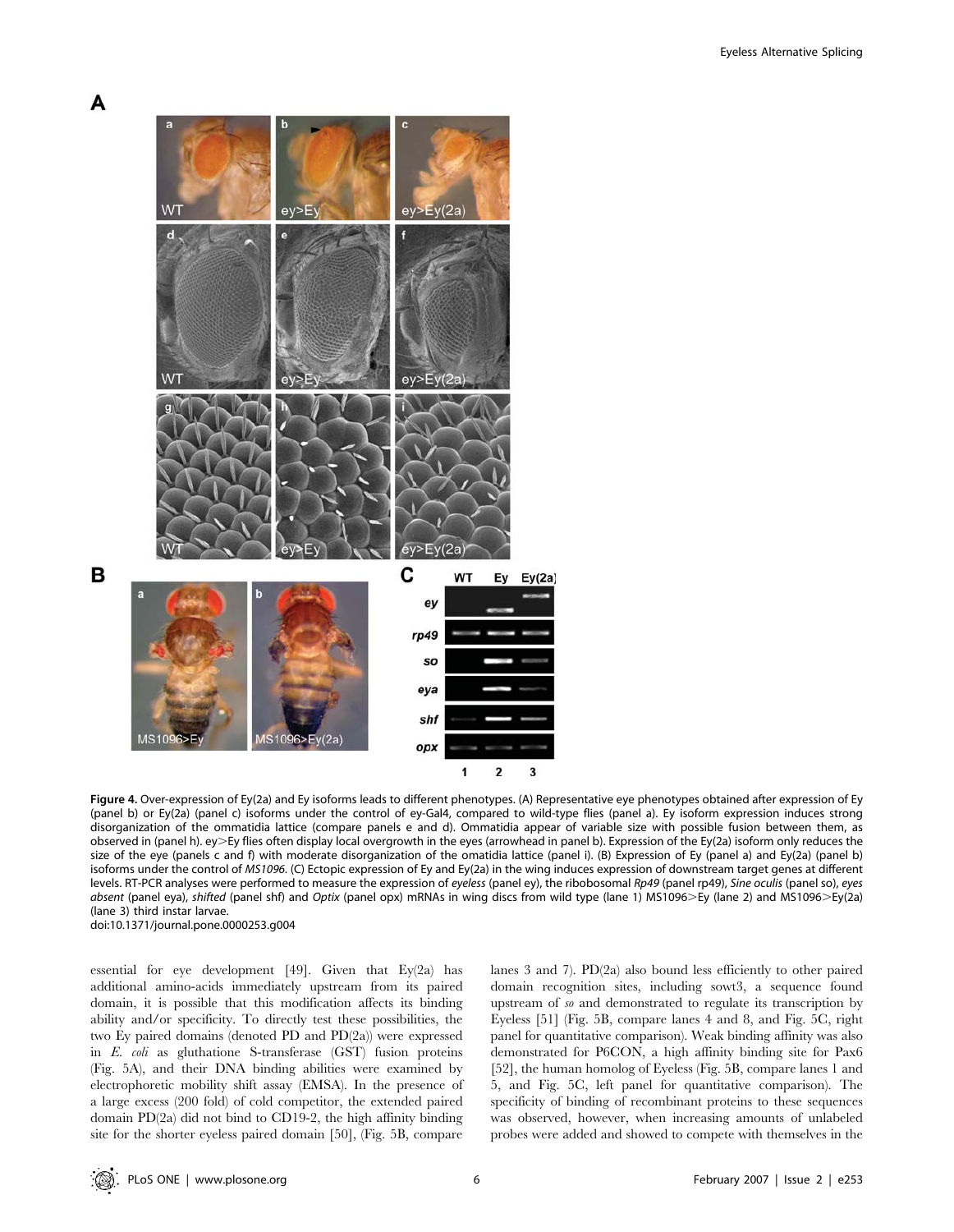

Figure 5. In vitro DNA binding activities of Ey and Ey(2a) paired domains. (A) SDS-PAGE of GST-PD and GST-PD(2a) fusion proteins that were expressed and purified from bacteria. (B) EMSA performed with GST-PD (lanes 1–4) or GST-PD(2a) (lanes 5–8) in the presence of four established consensus sequences P6CON (lanes 1 and 5), 5aCON (lanes 2 and 6), CD19-2 (lanes 3 and 7) and sowt3 (lanes 4 and 8) for Ey or its human homolog PAX6 or PAX6(5a) isoform. See text for details. (C) EMSA of P6CON (left panel) and sowt3 (right panel) probes in the presence of increasing amounts of GST-PD (1 ng, lane 1; 5 ng, lane 2; 50 ng, lane 3; 200 ng, lane 4) and GST-PD(2a) (1 ng, lane 5; 5 ng, lanes 6, 50 ng, lane 7; 200 ng, lane 8) proteins. (D) EMSA of P6CON (left panel) and sowt3 (right panel) probes with 50 ng of GST-PD (lanes 1–4) or GST-PD(2a) (lanes 5–8) in the presence of (1 fold, lanes 2 and 6; 2 fold, lanes 3 and 7; 10 fold, lanes 4 and 8) of unlabelled corresponding probes or without competitor (lanes 1 and 5). doi:10.1371/journal.pone.0000253.g005

presence of large excess of competitor (Fig. 5D, left and right panels).

Since P6CON sequence was also refractory for binding the paired domain of Pax6(5a), a Pax6 isoform with a 14-amino-acid insertion in the paired domain that arises by alternative splicing (Epstein et al., 1994), it was important to determine whether PD(2a) has the same specificity as Pax6(5a). EMSA assays were, therefore, performed with 5aCON, a sequence that selectively binds Pax6(5a) paired domain [52]. As previously observed, 5aCON did not have a high affinity for PD(2a) compared to PD (Fig. 5B, compare lanes 2 and 6). Furthermore, while 5aCON changed the EMSA binding profile of Pax6(5a) paired domain

[52], no changes in gel shift were observed with PD(2a). Together, these results suggest that the 60 additional amino-acids at the Nterminal part of the paired domain of eyeless weaken its DNA binding activity.

## **DISCUSSION**

In this work, we show that B52, an SR protein splicing factor, controls the production of two alternatively spliced isoforms ey and ey (2a) of eyeless, a master control gene for eye morphogenesis. Our data not only establish the mechanistic link between a splicing factor and a critical component of eye development, but also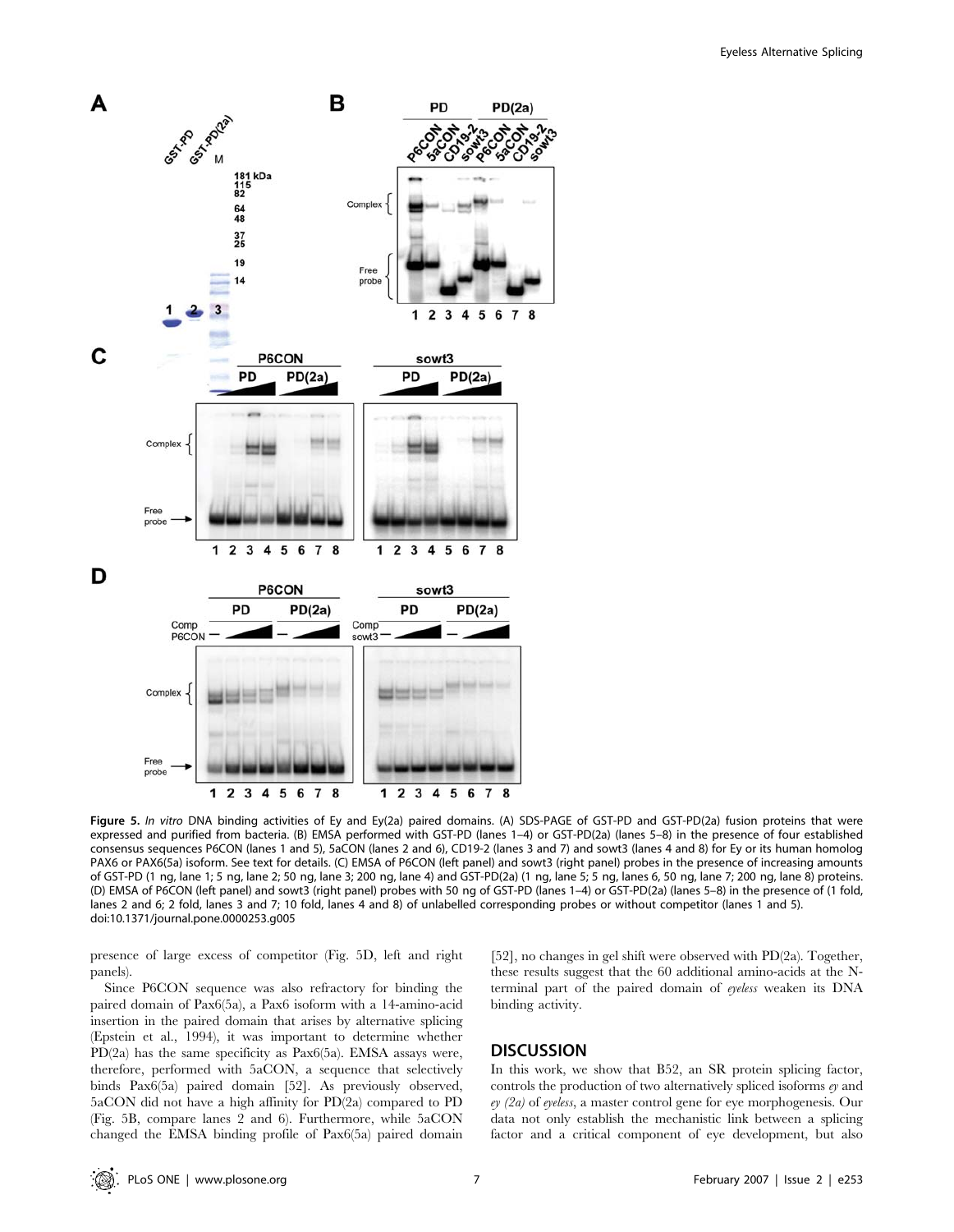demonstrate the significance of this regulation in vivo. To date, only the ey isoform has been extensively studied, and its ectopic expression shown to induce functional eyes on the legs, wings, and antennae of the fly [42]. Here we demonstrate that  $ey$  and  $ey(2a)$ isoforms generated by alternative splicing are co expressed throughout Drosophila development. The importance of this splicing event for eye formation is underscored by its conservation among several Drosophila species and its involvement in changing the DNA binding properties of a hallmark feature of Pax gene family, the PD domain. Unlike Ey, Ey(2a) has an impaired ability to trigger efficient  $e<sub>y</sub>$  target gene expression and to bind efficiently to DNA cognate sequences. Intriguingly, our data further suggest that  $e/(2a)$  is apparently acting in a dominant-negative fashion toward ey. Over-production of  $e/(2a)$  in the eye causes a small eye phenotype, whereas, under the same conditions ey overproduction produces local eye over-growth. Thus, during eye formation, small changes in the  $e\gamma / e\gamma/2a$  equilibrium may ensure a correct number of ommatidia and thereby control eye morphogenesis. In this context, it may be relevant that the activity of the eyeless gene is adjusted by a splicing event producing two isoforms with antagonistic activities rather than a transcription factor, like twin of eyeless (toy), that may turn it on and off in a more restricted way [53].

Our data also provide support for the idea of a direct connection between pre-mRNA splicing and eye development being conserved from Drosophila to mammals [33,38]. As in vertebrates, where the single *Pax6* gene produces two alternatively splicing isoforms, referred to as  $Pax6$  and  $Pax6(5a)$  that exhibit distinct functions [52], the eyeless gene also encodes two isoforms with different transcriptional properties. In the case of the Pax 6 gene, alternative splicing generates two transcripts that differ in the inclusion of 14 amino acids encoded by the additional exon 5a [52]. This insertion occurs immediately N-terminal of an  $\alpha$ -helix that is important for the recognition of specific DNA sequences by the PD domain and thereby profoundly alters its DNA-binding activity [52]. When tested on the well-known bipartite paired domain recognition sequences both  $e/(2a)$  and  $Pax6(5a)$  PD domains fail to bind [53]; this study). However, Pax6(5a) but not Ey(2a) could interact with the highly specialized recognition sequence  $5aCON$  ([52], this study), suggesting that Ey(2a) might have a different specificity from Pax6(5a). Alternatively, additional amino acids N-terminal to PD domain of Ey(2a) may mask the PD domain and thus prevent its interaction with target DNA sequences. Future experiments are needed to establish the structure of the Ey(2a) PD domain with its additional N-terminal amino acids and to more definitively test whether Ey(2a) activates target genes other than those recognized by Ey and/or mediates assembly of different transcriptional complexes to exhibit distinct transcriptional activation properties.

Our experiments suggest that one of the functions mediated by B52 during *Drosophila* eye development is to attenuate the effect of an over-expression of ey that could be detrimental for eye morphogenesis. This proposal stems from the ectopic expression experiments showing that over-expression of B52 is associated with partial or complete loss of the eye, a phenotype that is equivalent to inactivation of an eye-specific enhancer of the eyeless locus by transposon insertion [37]. Further support comes from B52 depletion experiments showing a two fold reduction of  $ey(2a)$ and concomitant increase of ey mRNA levels. However, the eyeless alternative splicing event was not identified in large scale analysis of alternatively spliced pre-mRNAs that are aberrantly regulated in B52-deficient tissue culture cells [54]. Given that previous studies have used a robust system to select alternative splicing events and only weak expression of eyeless was detected in SL2

cells (present study), it is likely that the two fold changes in the ey/  $ev(2a)$  ratio was below the threshold to be detected by Blanchette et al. [54]. Thus, genetic and biochemical analyses like the ones described in this paper appear to be essential to decipher the function of specific isoforms, whose levels are moderately altered during Drosophila development.

The exact mechanism by which B52 influences alternative splicing of eyeless pre-mRNA is still unknown. In vitro data showed that B52 binds directly the alternative exon 2 and mediates its inclusion. However, computational scanning of the target exonic sequence for previously reported SELEX consensus RNA binding sequence recognized by B52 [55,40], failed to reveal any match to this sequence, suggesting that B52 interacts with a set of distinct RNA sequences to regulate the eyeless splicing event. It is also possible that, as with other RNA binding proteins [14,17], eyelessregulated splice sites require the formation of large, multi-protein complexes compatible with the requirement for a higher order of complexity, rather than a single RNA-protein interaction. Identification of partners assembled in these complexes will be informative about mechanism(s) leading to tissue-specific regulation of eyeless alternative exon 2. We cannot completely rule out the possibility, however, that deregulation of eyeless alternative splicing in both B52- larvae and in B52 RNAi-mediated knock down in SL2 cells may be due to an indirect effect. But failure to observe similar splicing phenotype associated with either over expression or depletion of another SR protein, dASF, further supports the idea that eyeless alternative splicing is specifically mediated by direct interaction of B52 with exon 2 sequences.

B52 deficiency does not seem to induce major defects in growth and differentiation of the eye disc during larval stage [39] and does not abolish eyeless pre-mRNA splicing, but rather makes a specific contribution to its regulation during eye morphogenesis. During the larval period, a wave of differentiation and patterning called the morphogenetic furrow (MF) progresses from posterior to anterior across the disc epithelium [56]. Anterior to the furrow are the dividing, undifferentiated progenitor cells; immediately behind the furrow, cells form differentiating clusters; and more posterior, these clusters acquire their final differentiated state [34]. Eyeless is expressed throughout the undifferentiated progenitor cells at the anterior part of the eye imaginal disc, and its expression is downregulated in the MF where cells are held in G1 [34]. B52 may act directly on the progression of the MF, as it has been recently shown to maintain the  $G_1/S$  block *in vivo* by specific regulation of the repressor function of dE2F2 [39]. It is possible that B52 mediated eyeless splicing is regulated at the entry of the MF to control the number of ommatidia founder cells. Further insights into specific regulation of  $ey$  pre-mRNA splicing by B52 will likely require identification of signaling pathways that modulate the level of B52 and/or activity at the MF. Among these signalling pathways Hedgehog (Hh) [57], Dpp, a secreted molecule [58] and the Notch pathway are known to be important for eye development [59].

### MATERIALS AND METHODS

### Drosophila stocks

eyeless cDNA E10 cloned in pUAST vector was provided by W. Gehring (Biozentrum der Universitat Basel, Basel, Switzerland). To obtain the pUAST-Ey(2a) construct, ey cDNA E10 was cloned into the XhoI/XbaI sites of the pSP72 vector (Promega). A 493 nt NcoI/NaeI fragment was replaced by a 672 bp NcoI-NaeI fragment containing exon 2a. This 672 bp NcoI-NaeI eyeless cDNA fragment was amplified with high fidelity Pfu polymerase from larval cDNAs and subcloned into the TOPO–TA PCRII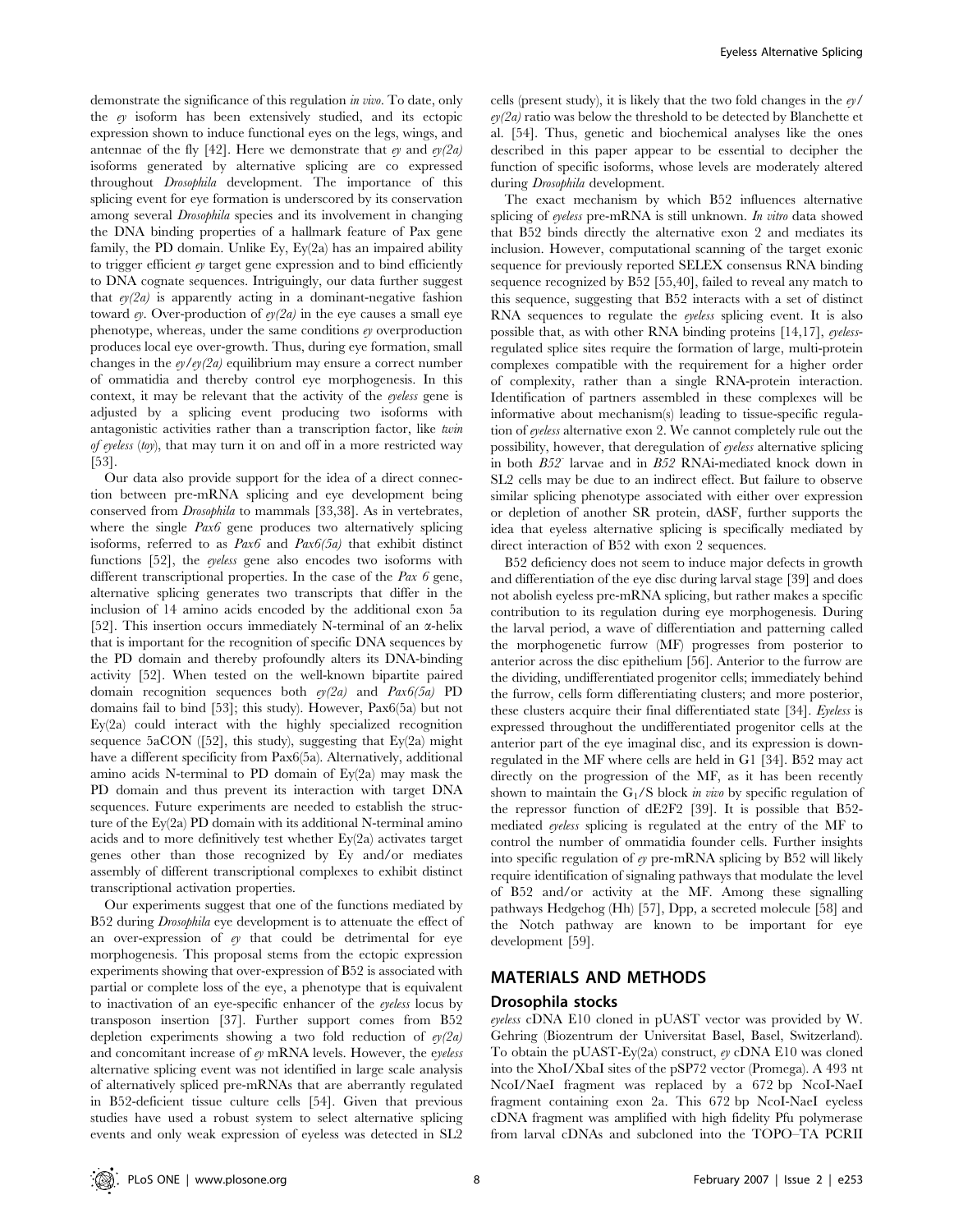vector (Invitrogen). PCRII-Ey(2a) was entirely sequenced to verify its integrity. The 2.8 kb XhoI-XbaI fragment containing  $e/(2a)$ cDNA was inserted into the pUAST vector. pUAST-Ey(2a) and  $pUAST-Ey$  plasmids were used to transform  $w^{1118}$  flies according to standard protocols [58]. The transposon integration sites were mapped to individual chromosomes by standard crosses using balancer stocks. Five independent UAS-Ey and UAS-Ey(2a) transgenic lines were analysed in all experiments. Gal4 lines and the  $B52^{s2249}$  line were obtained from the Bloomington Drosophila Stock Center. All crosses were reared at 25°C on standard medium.

#### RNA extraction and RT-PCR

Total RNA was extracted from cultured cells or larval tissues using TRI Reagent (Sigma Aldrich) and treated with RNase-free DNase I. cDNA was synthesized with First Strand cDNA kit (Amersham Pharmacia) using an oligo-(dT) primer. PCR products were separated by agarose gel electrophoresis and visualized by ethidium bromide staining. Sequences of the primers are available upon request.

#### RNAi

RNA interference treatments were performed in SL2 cells according to Worby et al. (2001). Cells were treated with double-stranded RNA corresponding to the entire coding sequence of B52/Srp55 or dASF at day 1 and harvested on day 6 for western and RT-PCR analysis.

#### Antibodies

The Anti-dASF and Anti-B52 sera against the peptide GSYRGGNRNDRSRD corresponding to aa 85 to 98 of Drosophila dASF, and to the peptide KNGNASPDRNNESMDD at the Cterminal end of B52, respectively were raised in rabbits by Eurogentec.

#### GST constructs and gel shift

The N-terminal region of Eyeless corresponding to the paired domain (PD) or to the PD with the region encoded by exon 2a were cloned into the NotI –SalI sites of pGEX-5x vector to give the GST-PD or GST-PD(2a) constructs respectively. GST-fusion proteins were produced in E. coli strain BL21(DE3) and were purified according to standard protocols. Double-strand DNA probes were obtained by mixing complementary oligonucleotides and were radiolabelled at their 5'-end with  $\gamma$ -<sup>32</sup>P ATP. Binding assays contained approximately 0.5 ng of DNA probe and varying concentrations (0.5–200 ng) of purified GST-PD or GST-PD(2a) proteins. Gel shift reactions were performed in 25 mM Hepes (pH 7.6), 10% glycerol, 100 mM KCl, 1 mM DTT 1% NP40,

### **REFERENCES**

- 1. Graveley BR (2001) Alternative splicing: increasing diversity in the proteomic world. Trends Genet 17: 100–107.
- 2. Johnson JM, Castle J, Garrett-Engele P, Kan Z, Loerch PM, et al. (2003) Genome-wide survey of human alternative pre-mRNA splicing with exon junction microarrays. Science 302: 2141–2144.
- 3. Stolc V, Gauhar Z, Mason C, Halasz G, van Batenburg MF, et al. (2004) A gene expression map for the euchromatic genome of Drosophila melanogaster. Science 306: 655–660.
- 4. Black DL (2003) Mechanisms of alternative pre-messenger RNA splicing. Annu Rev Biochem 72: 291–336.
- 5. Lopez AJ (1998) Alternative splicing of pre-mRNA: developmental consequences and mechanisms of regulation. Annu Rev Genet 32: 279–305.
- 6. Sorek R, Shamir R, Ast G (2004) How prevalent is functional alternative splicing in the human genome? Trends Genet 20: 68–71.
- 7. Blencowe BJ (2006) Alternative splicing: new insights from global analyses. Cell 126: 37–47.

 $0,1\%$  BSA,  $200 \times$  DNA competitor. DNA-protein complexes were resolved on  $6\%$  polyacrylamide gels in  $0.5\times$  TBE buffer. Complexes were revealed by autoradiography. Sequences of the probes are available upon request

### Cross-linking and affinity purification

Cross-linking experiments were performed with probes corresponding to three fragments (a, b and c) covering the entire 180 bp exon 2a. Each 60 bp fragment, obtained by PCR, was cloned into the BamHI/EcoRI sites of pGEM2 vector (Promega). The control probe BBS was obtained by PCR performed on genomic DNA from UAS-BBS-5.12 flies (generous gift from John Lis). This fragment containing 2 high affinity binding sites for B52 was cloned into pGEM2. Radiolabelled RNA probes a, b, c and BBS were transcribed in vitro with SP6 or T7 RNA polymerase,  $1 \mu$ g of the suitable linearized plasmids,  $5 \mu M$  [ $\alpha^{-32}$ P]UTP and  $5 \mu M$ [ $\alpha$ -<sup>32</sup>P]GTP (800 Ci/mmol) in 25 µl reaction mixtures according to the manufacturer's instructions (Promega). For UV cross-linking experiments Kc nuclear extract was pre-incubated for 15 min at  $30^{\circ}$ C in buffer containing 10 mM Tris (pH 7.5), 10% glycerol, 0.1 mM EDTA, 0.75 mM ATP, 25 mM creatinine phosphate, 1 mM MgCl2, 250 ng tRNA, 1 mM DTT, 40 U RNasin, 30 ng/ ml BSA, then radiolabelled RNA was added and incubated 15 min. Reactions were irradiated for 20 min on ice with UV light (254 nm) at a distance of 3 cm. The RNA was digested with RNase A and T1 for 30 min at  $37^{\circ}$ C. Cross-linked proteins were separated on 10% SDS-PAGE. Dried gels were exposed to Phosphorimager.

Binding experiments with RNA probes immobilized on agarose beads were performed essentially as described by Caputi et al [60]. Substrate RNAs for bead immobilization were synthesized in vitro by using the SP6 or T7 Ribomax large scale RNA production system (Promega). Following incubation with the splicing mix; bound proteins were eluted by addition of sample buffer, heated for 5 min at  $90^{\circ}$ C, and separated on 12% SDS-PAGE. Westernblot was performed using antibodies against B52 and dASF.

#### ACKNOWLEDGMENTS

We thank W. Gehring, J. Lis and F. Maschat for the gifts of DNA clones and transgenic flies. Thanks to members of the Tazi laboratory for helpful discussions.

#### Author Contributions

Conceived and designed the experiments: JT WF FJ JS. Performed the experiments: WF FJ. Analyzed the data: JT WF FJ. Contributed reagents/ materials/analysis tools: FJ JS. Wrote the paper: JT.

- 8. Lynch KW (2004) Consequences of regulated pre-mRNA splicing in the immune system. Nat Rev Immunol 4: 931–940.
- 9. Lipscombe D (2005) Neuronal proteins custom designed by alternative splicing. Curr Opin Neurobiol 15: 358–363.
- 10. Matlin AJ, Clark F, Smith CW (2005) Understanding alternative splicing: towards a cellular code. Nat Rev Mol Cell Biol 6: 386–398.
- 11. Graveley BR (2000) Sorting out the complexity of SR protein functions. RNA 6: 1197–1211.
- 12. Sanford JR, Longman D, Caceres JF (2003) Multiple roles of the SR protein family in splicing regulation. Prog Mol Subcell Biol 31: 33–58.
- 13. Fu XD (1995) The superfamily of arginine/serine-rich splicing factors. RNA 1: 663–680.
- 14. Bourgeois CF, Lejeune F, Stevenin J (2004) Broad specificity of SR (serine/ arginine) proteins in the regulation of alternative splicing of pre-messenger RNA. Prog Nucleic Acid Res Mol Biol 78: 37–88.